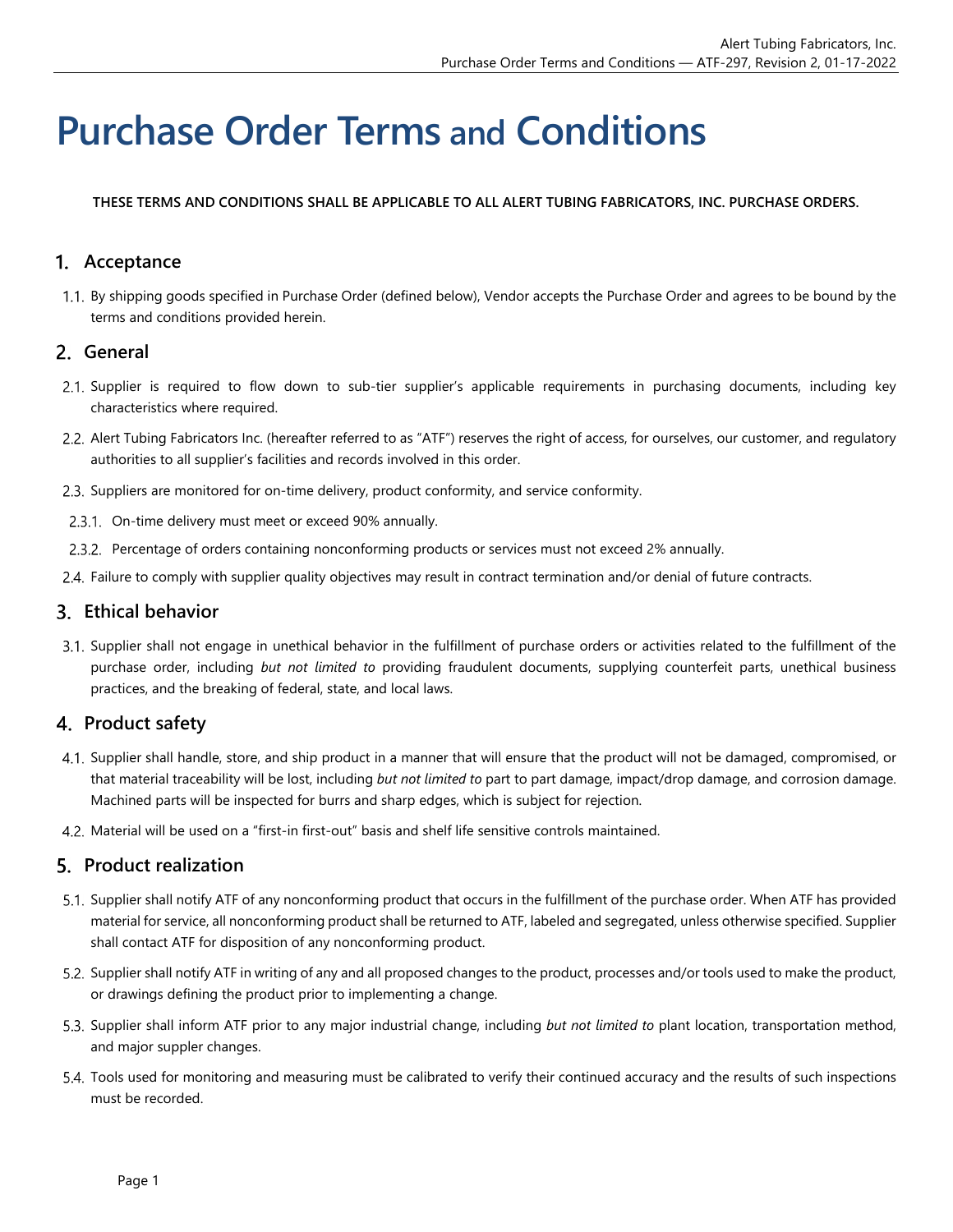5.5. Parts must be free of foreign object debris at shipment to ATF.

#### **Communication with ALERT TUBING FABRICATORS, INC. Customer**

6.1. Vendor shall not communicate with ALERT TUBING FABRICATORS, INC.'s customer or higher tier customer in connection with this Contract, except as expressly permitted by ALERT TUBING FABRICATORS, INC. This clause does not prohibit Vendor from communicating with the U.S. Government with respect to (a) matters Vendor is required by law or regulation to communicate to the Government, (b) fraud, waste, or abuse communicated to a designated investigative or law enforcement representative of a Federal department or agency authorized to receive such information, (c) any matter for which this Contract, including a FAR or FAR Supplement clause included in this Contract, provides for direct communication by Vendor to the Government, or (d) any material matter pertaining to payment or utilization.

#### **Compliance with Laws; Permits, Licenses**

- Vendor shall comply with all applicable federal, state and local laws, rules, regulations and orders ("Laws"), including, but not limited to, the following, as may be amended from time to time: (a) the Service Contract Act of 1965; (b) the Davis-Bacon Act of 1931; (c) the Fair Labor Standards Act of 1938; (d) The Walsh-Healy Public Contracts Act; (e) the Federal Occupational Safety and Health Act of 1970, including the preparation of Material Safety Data Sheets; (f) the Toxic Substances Control Act of 1976; and (g) any other federal law concerning labor relations, non- discrimination in employment, minimum wages, overtime compensation and hours of employment. Vendor shall obtain all permits and licenses required for the performance of the Purchase Order at no additional charge to Buyer.
- If, as a result of any violation of Laws by Vendor, its employees, agents or subcontractors at any tier,: (a) Buyer's contract price or fee is reduced; (b) Buyer's costs are determined to be unallowable; (c) any fines, penalties, or interest are assessed on Buyer; or (d) Buyer incurs any other costs or damages, Buyer may make a reduction of corresponding amounts (in whole or in part) in the price of the Purchase Order or any other contract with Vendor, or demand payment (in whole or in part) of the corresponding amounts. Vendor shall pay such amounts within ten (10) days of such demand.

#### **Counterfeit Work**

8.1. The following definitions apply to this clause:

"Counterfeit Work" means Work that is or contains unlawful or unauthorized reproductions, substitutions, or alterations that have been knowingly mismarked, misidentified, or otherwise misrepresented to be an authentic, unmodified part from the original manufacturer, or a source with the express written authority of the original manufacturer or current design activity, including an authorized aftermarket manufacturer. Unlawful or unauthorized substitution includes used Work represented as new, or the false identification of grade, serial number, lot number, date code, or performance characteristics.

"Suspect Counterfeit Work" means Work for which credible evidence (including, but not limited to, visual inspection or testing) provides reasonable doubt that the Work part is authentic.

- Vendor shall not deliver Counterfeit Work or Suspect Counterfeit Work to ALERT TUBING FABRICATORS, INC. under this Contract.
- 8.3. Vendor shall only purchase products to be delivered or incorporated as Work to ALERT TUBING FABRICATORS, INC., directly from the Original Component Manufacturer (OCM)/Original Equipment Manufacturer (OEM), or through an OCM/OEM authorized distributor chain. Vendor may use another source only if (a) the foregoing sources are unavailable, (b) Vendor's inspection and other counterfeit risk mitigation processes will be employed to ensure the authenticity of the Work, and (c) Vendor obtains the advance written approval of ALERT TUBING FABRICATORS, INC.
- Vendor shall maintain counterfeit risk mitigation processes in accordance with industry recognized standards and with any other specific requirements identified in this Contract.
- 8.5. Vendor shall immediately notify ALERT TUBING FABRICATORS, INC. with the pertinent facts if Vendor becomes aware that it has delivered Counterfeit Work or Suspect Counterfeit Work. When requested by ALERT TUBING FABRICATORS, INC., Vendor shall provide OCM/OEM documentation that authenticates traceability of the affected items to the applicable OCM/OEM. Vendor, at its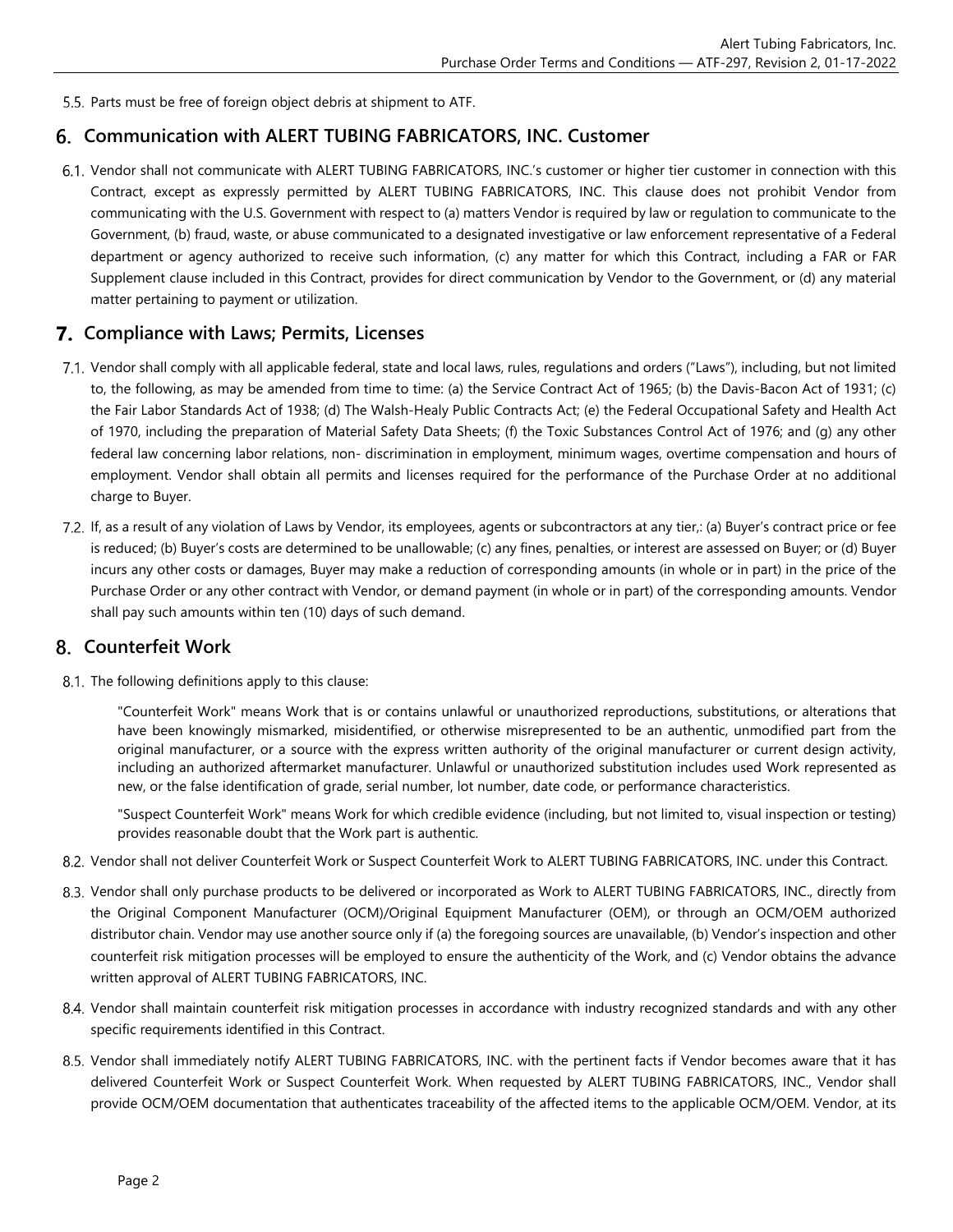expense, shall provide reasonable cooperation to ALERT TUBING FABRICATORS, INC. in conducting any investigation regarding the delivery of Counterfeit Work or Suspect Counterfeit Work under this Contract.

- 8.6. This clause applies in addition to and is not altered, changed, or superseded by any quality provision, specification, statement of work, regulatory flow down, or other provision included in this Contract addressing the authenticity of Work.
- 8.7. If Work delivered under this Contract constitutes or includes Counterfeit Work, Vendor shall, at its expense, promptly replace such Counterfeit Work with genuine Work conforming to the requirements of this Contract. Notwithstanding any other provision in this Contract, Vendor shall be liable for all costs relating to the removal and replacement of Counterfeit Work, including without limitation ALERT TUBING FABRICATORS, INC.'s costs of removing Counterfeit Work, of installing replacement Work and of any testing necessitated by the reinstallation of Work after Counterfeit Work has been exchanged. The remedies contained in this paragraph are in addition to any remedies ALERT TUBING FABRICATORS, INC. may have at law, equity or under other provisions of this Contract.
- Vendor shall include paragraphs 4.1 through 4.6 and this paragraph 4.8 of this clause or equivalent provisions in lower tier subcontracts for the delivery of items that will be included in or furnished as Work to ALERT TUBING FABRICATORS, INC.

## **Default**

- 9.1. ALERT TUBING FABRICATORS, INC., by written notice, may terminate this Contract for default, in whole or in part, if Vendor (a) fails to comply with any of the terms of this Contract; (b) fails to make progress so as to endanger performance of this Contract; (c) fails to provide adequate assurance of future performance; (d) files or has filed against it a petition in bankruptcy; or (e) becomes insolvent or suffers a material adverse change in financial condition. Vendor shall have ten (10) days (or such longer period as ALERT TUBING FABRICATORS, INC. may authorize in writing) to cure any such failure after receipt of notice from ALERT TUBING FABRICATORS, INC. Default involving delivery schedule delays, bankruptcy or adverse change in financial condition shall not be subject to the cure provision.
- Following a termination for default of this Contract, Vendor shall be compensated only for Work actually delivered and accepted. ALERT TUBING FABRICATORS, INC. may require Vendor to deliver to ALERT TUBING FABRICATORS, INC. any supplies and materials, manufacturing materials, and manufacturing drawings that Vendor has specifically produced or acquired for the terminated portion of this Contract. ALERT TUBING FABRICATORS, INC. and Vendor shall agree on the amount of payment for these other deliverables.
- 9.3. Upon the occurrence and during the continuation of a default, ALERT TUBING FABRICATORS, INC. may exercise any and all rights and remedies available to it under applicable law and equity, including without limitation, cancellation of this Contract. If after termination for default under this Contract, it is determined that Vendor was not in default, such termination shall be deemed a termination for convenience.
- 9.4. Vendor shall continue all Work not terminated or cancelled.

#### 10. Definitions

As used in these Terms and Conditions of Purchase, the following terms shall have the following meanings: (a) "Supplies" means raw materials, components, intermediate assemblies, and end products; (b) "Services" means the direct engagement of time and effort with the primary purpose to perform identifiable tasks rather than to furnish end items of supply; (c) "Construction" means construction, alteration, or repair (including excavating and painting) of buildings, structures, or other real property; (d) "Buyer" means ALERT TUBING FABRICATORS, INC. ("ATF") and any of its corporate affiliates or subsidiaries; (e) "Vendor" means any person or legal entity that provides Supplies, Services, or Construction pursuant to a Purchase Order issued by Buyer; (f) "Purchase Order" means an offer by Buyer to Vendor to buy Supplies, Services, or Construction that becomes a binding contract between Buyer and Vendor upon written acceptance of Vendor or upon Vendor initiating performance; (g) "Government" means the United States Federal Government; (h) "Prime Contract" means the contract under which a Purchase Order is issued or any other contract which requires Buyer to procure services for a Customer; (i) "Customer" means a business entity or association, or any other entity or association, including, without limitation, the Government, with whom Buyer enters into a Prime Contract; and (j) "Work" means the provision of Services or Contraction as set forth in the Purchase Order.

#### **Inconsistent Provisions**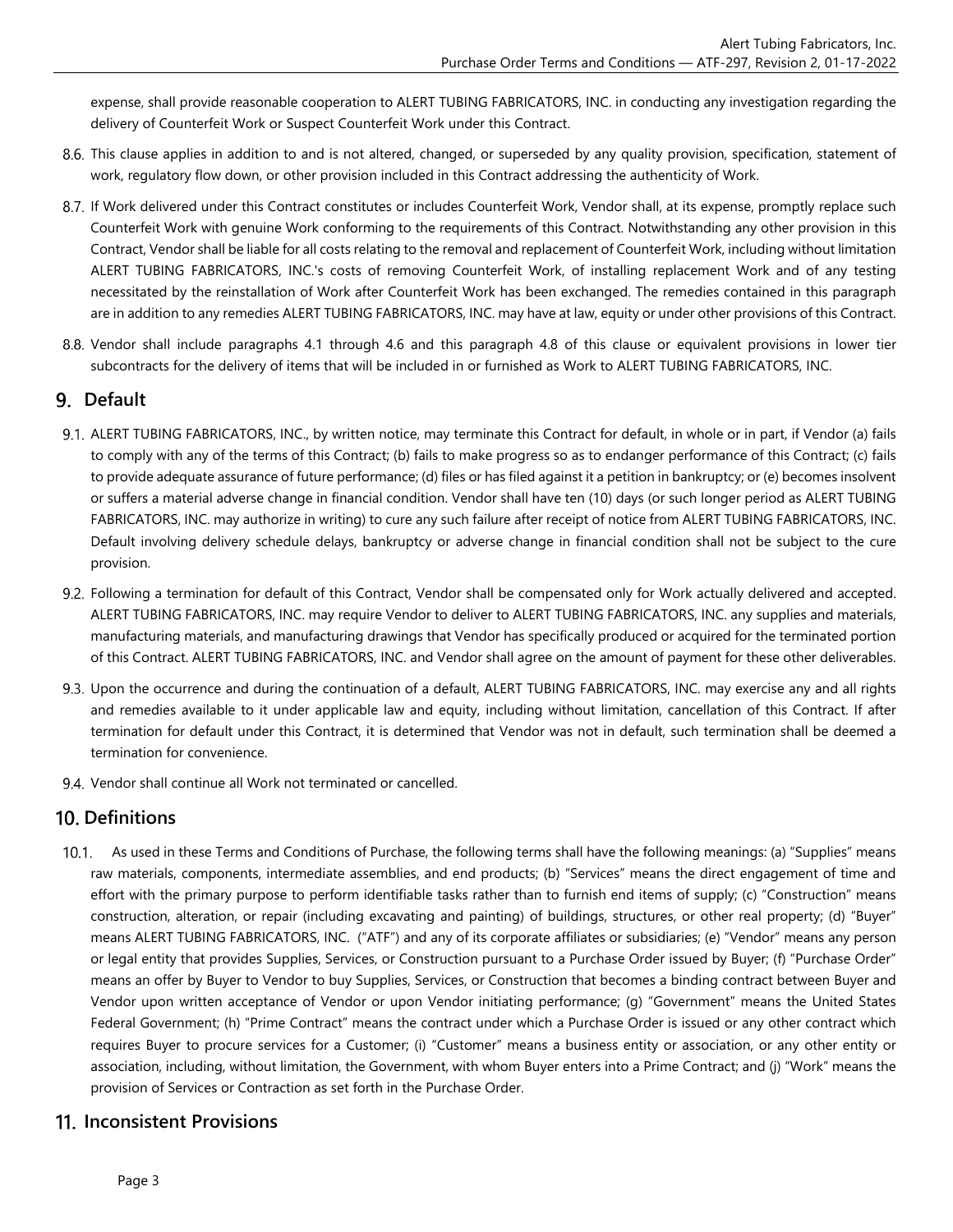$11.1.$ Acceptance of the Purchase Order to which these Purchase Order Terms and Conditions are attached or referenced (the "Purchase Order") is limited to the terms hereof, expressed or implied, and any additional or different terms or conditions in any written acceptance are proposals which do not become a part hereof unless ALERT TUBING FABRICATORS, INC., ("Buyer") consents thereto in writing. Any different or additional terms contained in Vendor's acceptance of the Purchase Order are hereby objected to and are superseded in their entirety by these Purchase Order Terms and Conditions.

## 12. Independent Contractor

Vendor is an independent contractor in all its operations and activities hereunder. The employees used by Vendor to perform the Purchase Order shall be Vendor's employees exclusively without any relation whatsoever to Buyer.

#### **Information Assurance**

- Information provided by ALERT TUBING FABRICATORS, INC. to Vendor remains the property of ALERT TUBING FABRICATORS,  $13.1.$ INC. Vendor shall comply with the terms of any proprietary information agreement with ALERT TUBING FABRICATORS, INC. and comply with all proprietary information markings and restrictive legends applied by ALERT TUBING FABRICATORS, INC. to anything provided hereunder to Vendor. Vendor shall not use any ALERT TUBING FABRICATORS, INC. provided information for any purpose except to perform this Contract and shall not disclose such information to third parties without the prior written consent of ALERT TUBING FABRICATORS, INC. Vendor shall maintain data protection processes and systems sufficient to adequately protect ALERT TUBING FABRICATORS, INC. provided information and comply with any law or regulation applicable to such information.
- If Vendor becomes aware of any compromise of information used in the performance of this Contract or provided by ALERT  $13.2.$ TUBING FABRICATORS, INC. to Vendor, its officers, employees, agents, Vendors, or subcontractors (an "Incident"), Vendor shall take appropriate immediate actions to investigate and contain the Incident and any associated risks, including notification within seventytwo (72) hours to ALERT TUBING FABRICATORS, INC. after learning of the Incident. As used in this clause, "compromise" means that information has been exposed to unauthorized access, inadvertent disclosure, known misuse, loss, destruction, or alteration other than as required to perform the Work. Vendor shall provide reasonable cooperation to ALERT TUBING FABRICATORS, INC. in conducting any investigation regarding the nature and scope of any Incident. Any costs incurred in investigating or remedying Incidents shall be borne by Vendor.
- $13.3.$ Any ALERT TUBING FABRICATORS, INC. provided information identified as proprietary or subject to restrictions on public disclosure by law or regulation shall be encrypted (a) if transmitted via the Internet, or (b) during electronic storage if potentially accessible by the Internet or otherwise by non-authorized users.
- $13.4.$ The provisions set forth above are in addition to and do not alter, change, or supersede any obligations contained in a proprietary information agreement between the parties.
- $13.5.$ DFARS 252.204-7012 applies to covered defense information if said clause is included in this Contract.

## **Inspection and Acceptance**

- ALERT TUBING FABRICATORS, INC. and its customer may inspect all Work at reasonable times and places, including, when practicable, during manufacture and before shipment. Vendor shall provide all information, facilities, and assistance necessary for safe and convenient inspection without additional charge.
- $14.2.$ No such inspection shall relieve Vendor of its obligations to furnish and warrant all Work in accordance with the requirements of this Contract. ALERT TUBING FABRICATORS, INC.'s final inspection and acceptance shall be at destination.
- $14.3.$ If Vendor delivers non-conforming Work, ALERT TUBING FABRICATORS, INC. may, in addition to any other remedies available at law or at equity: (a) accept all or part of such Work at an equitable price reduction; or (b) reject such Work; or (c) require Vendor, at Vendor's cost, to make all repairs, modifications, or replacements at the direction of ALERT TUBING FABRICATORS, INC. necessary to enable such Work to comply in all respects with Contract requirements.
- Vendor shall not re-tender rejected Work without disclosing the corrective action taken. 14.4.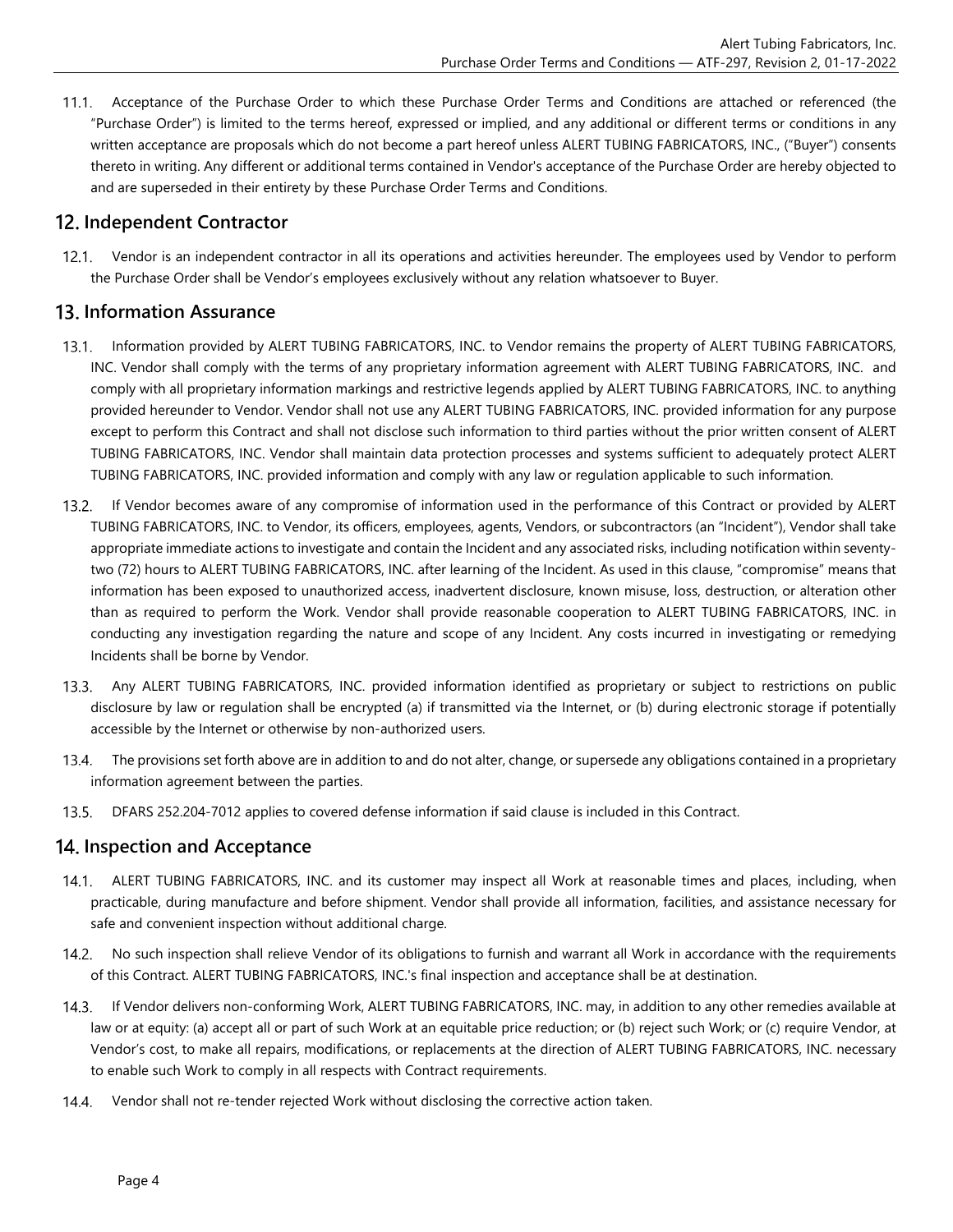## **Insurance**

- Vendor and its subcontractors shall maintain for the performance of this Contract the following insurances: (a) Workers' compensation insurance meeting the statutory requirements where Work will be performed; (b) Employer's liability (EL) in the amount of \$1 million per each accident or per each employee for disease; (c) Commercial general liability (CGL) including Products Liability and Completed Operations liability in the amount of \$1 million per occurrence and \$2 million in the aggregate annually, or in such higher amounts as ALERT TUBING FABRICATORS, INC. may require; (d) Automobile liability (AL) insurance covering third party bodily injury and property damage with a minimum of \$1 million per occurrence limit, or in such higher amounts as ALERT TUBING FABRICATORS, INC. may require; and (e) Such other insurance as ALERT TUBING FABRICATORS, INC. may require.
- Vendor shall provide ALERT TUBING FABRICATORS, INC. thirty (30) days advance written notice prior to the effective date of any cancellation or change in the term or coverage of any of Vendor's required insurance, provided however such notice shall not relieve Vendor of its obligations to maintain the required insurance. Vendor shall have its' insurers name ALERT TUBING FABRICATORS, INC. as an additional insured on the CGL and AL policies for the duration of this Contract. If requested, Vendor shall provide a "Certificate of Insurance" evidencing Vendor's compliance with these requirements. Insurance maintained pursuant to this clause shall be considered primary as respects the interest of ALERT TUBING FABRICATORS, INC. and is not contributory with any insurance which ALERT TUBING FABRICATORS, INC. may carry. "Subcontractor" as used in this clause shall include Vendor's subcontractors at any tier. Vendor's obligations herein for procuring and maintaining insurance coverage are freestanding and are not affected by any other language in this Contract.

## **Intellectual Property**

- Vendor warrants that the Work performed or delivered under this Contract will not infringe or otherwise violate the intellectual  $16.1.$ property rights of any third party in the United States or any foreign country. Except to the extent that the U.S. Government assumes liability therefor, Vendor shall defend, indemnify, and hold harmless ALERT TUBING FABRICATORS, INC., its officers, directors, employees, consultants, agents, affiliates, successors, permitted assigns and customers from and against all losses, costs, claims, causes of action, damages, liabilities, and expenses, including attorney's fees, all expenses of litigation and/or settlement, and court costs, arising out of any action by a third party that is based upon a claim that the Work performed or delivered under this Contract infringes or otherwise violates the intellectual property rights of any person or entity.
- Vendor's obligations under paragraph 12.1 above shall not apply to the extent FAR 52.227-1 "Authorization and Consent" applies to ALERT TUBING FABRICATORS, INC.'s Prime Contract for infringement of a U.S. patent and ALERT TUBING FABRICATORS, INC. and its customers are not subject to any actions for claims, damages, losses, costs, and expenses, including reasonable attorney's fees by a third party.
- $16.3.$ In addition to the Government's rights in data and inventions Vendor agrees that ALERT TUBING FABRICATORS, INC., in the performance of its prime or higher tier contract obligations (including obligations of follow-on contracts or contracts for subsequent phases of the same program), shall have an unlimited, irrevocable, paid-up, royalty free right to make, have made, sell, offer for sale, use, execute, reproduce, display, perform, distribute (internally or externally) copies of, and prepare derivative works, and authorize others to do any, some or all of the foregoing, any and all, inventions, discoveries, improvements, maskworks and patents as well as any and all data, copyrights, reports, and works of authorship, conceived, developed, generated or delivered in performance of this Contract.
- The tangible medium storing copies of all reports, memoranda or other materials in written form including machine readable  $16.4.$ form, prepared by Vendor and furnished to ALERT TUBING FABRICATORS, INC. pursuant to this Contract shall become the sole property of ALERT TUBING FABRICATORS, INC.
- $16.5.$ No other provision in this Contract, including but not limited to the Indemnity clause, shall be construed to limit the liabilities or remedies of the parties under this clause.

## **17. New Materials**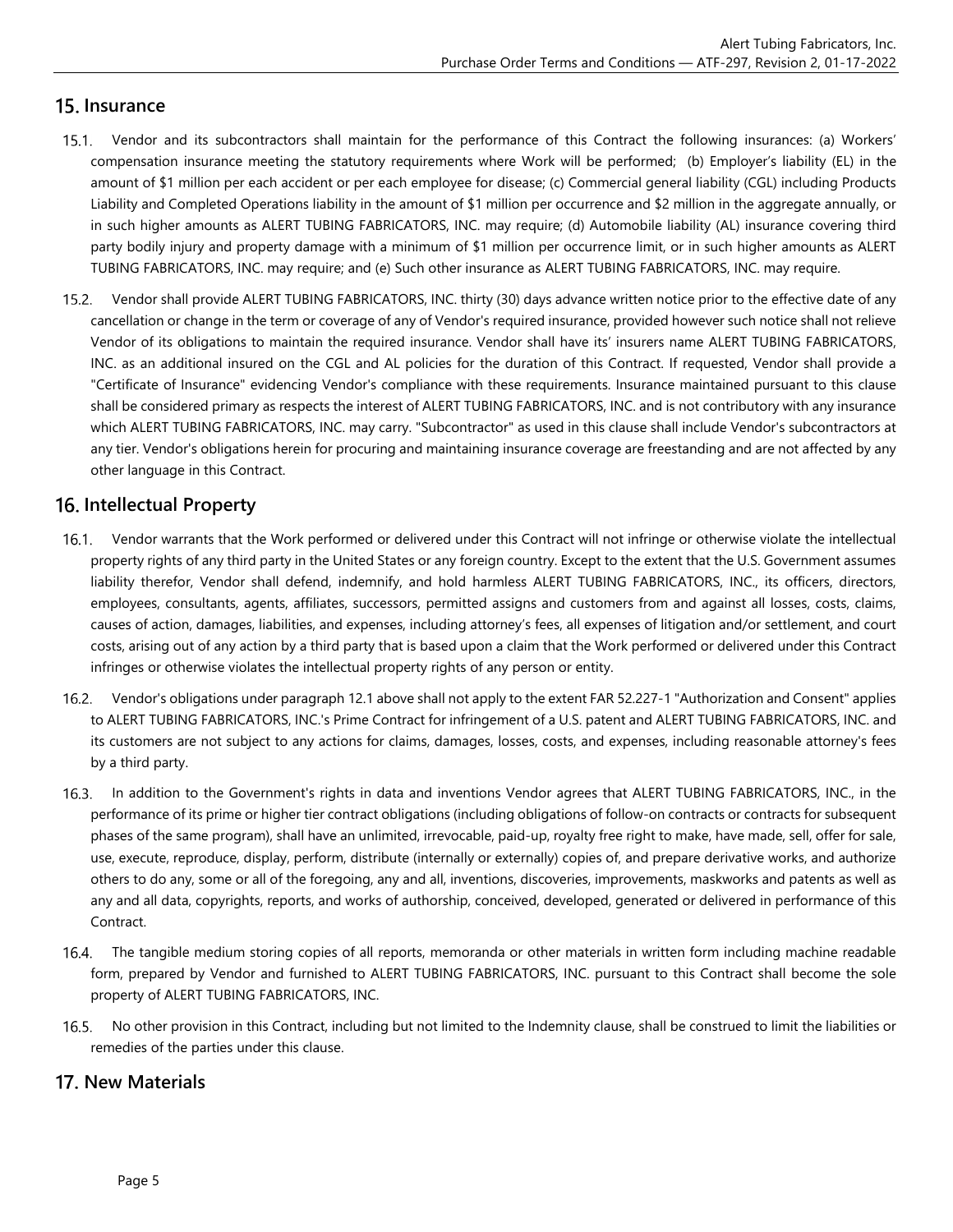$17.1$ The Work to be delivered hereunder shall consist of new materials, as defined in FAR 52.211-5, not used, or reconditioned, remanufactured, or of such age as to impair its usefulness or safety.

## **Packing and Shipment**

- $18.1.$ Unless otherwise specified, all Work is to be packed in accordance with good commercial practice.
- A complete packing list shall be enclosed with all shipments. Vendor shall mark containers or packages with necessary lifting,  $18.2.$ loading, and shipping information, including the ALERT TUBING FABRICATORS, INC. Purchase Order number, item number, dates of shipment, and the names and addresses of consignor and consignee. Bills of lading shall include Purchase Order number.
- Unless otherwise specified, delivery shall be FOB Destination.  $18.3.$

## **19. Record Retention**

 $19.1.$ Vendor shall maintain record of purchase orders placed by ALERT TUBING FABRICATORS, INC., and all associated documents, for ten (10) years minimum. Vendor will notify ALERT TUBING FABRICATORS, INC. if records are to be scheduled for destruction prematurely.

## **Payment Terms; Invoices; Setoff; Taxes**

 $20.1.$ Unless otherwise specified in the Purchase Order, terms of payment shall be net thirty (30) days from the latest of the following: (a) Buyer's receipt of Vendor's invoice; or (b) delivery of Supplies or performance of the Work to the satisfaction of Buyer and the Customer. An itemized invoice shall be submitted by Vendor to the address shown on the face of the Purchase Order to the attention of: "Accounts Payable Department." The invoice shall contain the Purchase Order number, a description of the Supplies furnished, or Work performed, and the unit prices, quantities, and total contract price relating thereto. Payment of invoices may be delayed pending the correction of omissions or errors in the Work performed or Supplies delivered. Buyer shall have the right at all times to set off any amount due or payable to Vendor against any claim or charge Buyer or its Customer may have against Vendor. Any amounts paid by Buyer that the Vendor is obligates to pay pursuant to these Terms and Conditions of Purchase or the Purchase Order will be promptly reimbursed to Buyer by Vendor together with (i) attorney's fees, if any, and (ii) annual interest at 15%, if allowed by law, otherwise at the highest rate allowed by law. If not reimbursed, Buyer may deduct such amount (with attorney's fees and interest as above provided) from any amounts then or thereafter due Vendor. Unless otherwise specified in the Purchase Order, prices and rates shall include all applicable federal, state and local taxes, duties, tariffs and similar or dissimilar fees imposed by any governmental entity, all of which shall be listed separately on Vendor's invoice.

## **Purchase Price**

 $21.1.$ The purchase price(s) specified in the Purchase Order ("Purchase Price") shall not be subject to change without the prior written approval of Buyer. If no purchase price is specified herein, it is agreed that the Purchase Price will be the lowest purchase price for like goods of like quality charged by Vendor from the date hereof until the date of delivery and in no event will the Purchase Price be higher than last previously quoted or charged to Buyer.

## **Quality Management System**

- Vendor shall provide and maintain a quality management system to an industry recognized Quality Standard as designated on ALERT TUBING FABRICATORS, INC.'s Vendor Evaluation Form.
- Records of all quality control inspection work by Vendor shall be kept complete and available to ALERT TUBING FABRICATORS,  $22.2.$ INC. and its customers.

## **Quantity**

23.1. The Purchase Order states item quantities required by Buyer. Buyer reserves the right to reject any shipment totally or partially from Vendor that does not contain the exact quantity of items ordered for that shipment.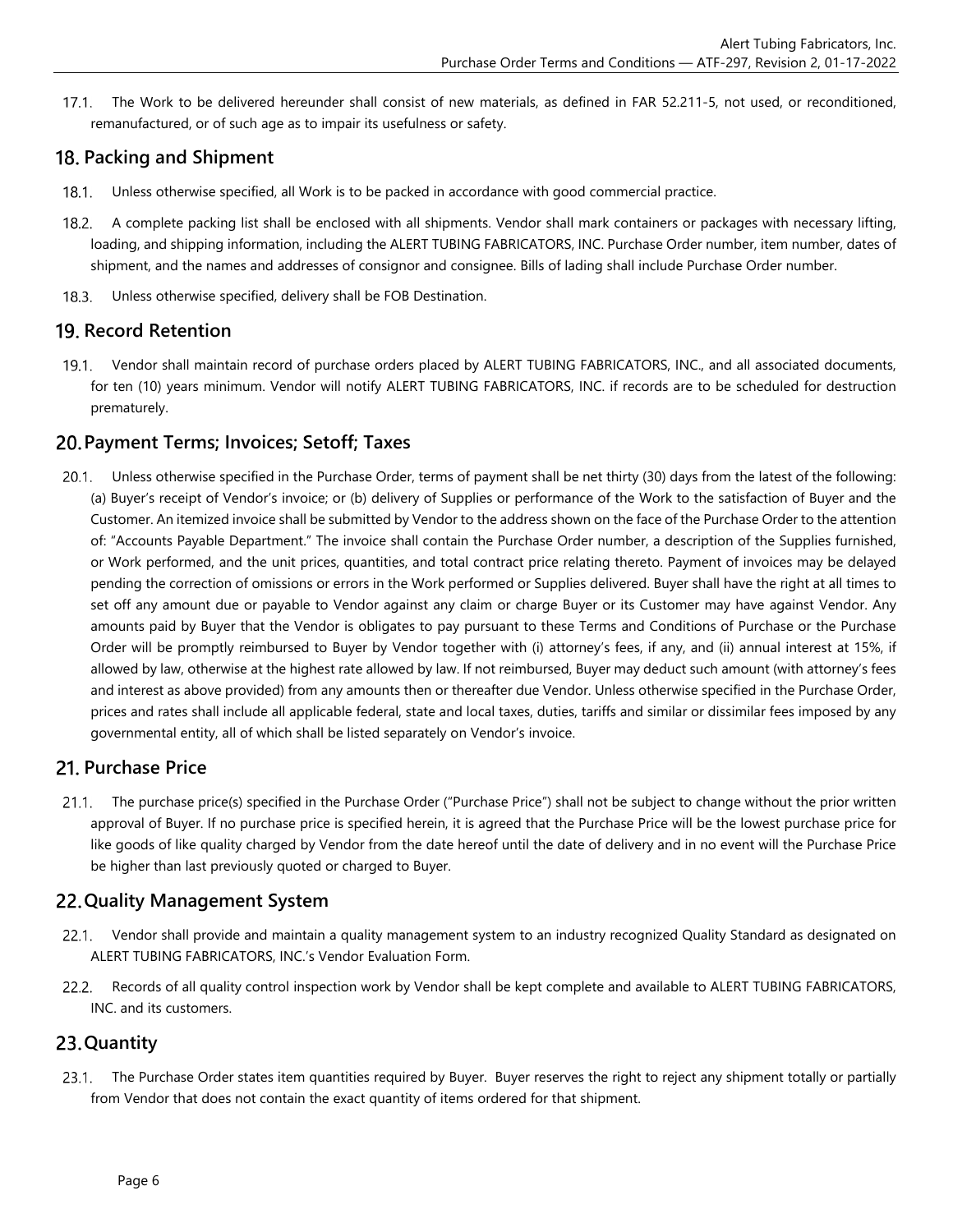## **24. Stop Work**

- Vendor shall stop Work for up to ninety (90) days in accordance with any written notice received from ALERT TUBING FABRICATORS, INC., or for such longer period of time as the parties may agree and shall take all reasonable steps to minimize the incurrence of costs allocable to the Work during the period of Work stoppage.
- $24.2.$ Within such period, ALERT TUBING FABRICATORS, INC. shall either terminate in accordance with the provisions of this Contract or continue the Work by written notice to Vendor. In the event of a continuation, an equitable adjustment in accordance with the principles of the "Changes" clause shall be made to the price, delivery schedule, or other provision(s) affected by the Work stoppage, if applicable, provided that the claim for equitable adjustment is made within ten (10) days after date of notice to continue.

## **Timely Performance**

- 25.1. Vendor's timely performance is a critical element of this Contract.
- $25.2.$ Unless advance shipment has been authorized in writing by ALERT TUBING FABRICATORS, INC., ALERT TUBING FABRICATORS, INC. may store at Vendor's expense, or return, shipping charges collect, all Work received in advance of the scheduled delivery date.
- $25.3.$ Vendor shall provide ALERT TUBING FABRICATORS, INC. status of performance of this Contract when requested. In addition, if Vendor becomes aware of an impending labor dispute involving Vendor or any lower tier subcontractor, or any other difficulty in performing the Work, Vendor shall timely notify ALERT TUBING FABRICATORS, INC., in writing, giving pertinent details. These notifications shall not change any delivery schedule.
- $25.4.$ In the event of a termination for convenience or change, no claim will be allowed for any manufacture or procurement in advance of Vendor's normal flow time unless there has been prior written consent by ALERT TUBING FABRICATORS, INC.

## **Prime Contract Flown-Down Causes for Purchase Orders and Subcontracts Issued in Relation to Federal Contracts:**

- If the Purchase Order or Subcontract is placed under a Government Prime Contract or a federally-funded subcontract, the  $26.1.$ following clauses set forth in the Federal Acquisition Regulation (FAR), the Department of Defense Federal Acquisition Regulation Supplement (DFARS), and the Defense Logistics Acquisition Directive (DLAD) in effect on the date of the Prime Contract or Subcontract, where applicable, are incorporated herein by reference with the same force and effect as if given in full text. The exception is all CAS-related clauses which are effective the date of the Purchase Order or Subcontract. Where necessary to make the context of these clauses applicable to the Purchase Order or Subcontract, unless otherwise indicated, the term "Contractor" shall mean "Vendor" or "Subcontractor," the term "contract" shall mean "Purchase Order" or "Subcontract," and the terms "Government," "Contracting Officer," and equivalent phrases shall mean "Buyer" and Buyer's authorized contracting personnel. Vendor hereby agrees to flow down the following FAR/DFARS/DLAD clauses, where applicable, to its lower-tier subcontractors. Vendor further agrees that when requested by Buyer Vendor will update its understanding and agreement with the applicable FAR/DFAR/DLAD clauses or other federally imposed clauses or requirements then applicable to Vendor's existing Purchase Order or Subcontract.
- $26.2.$ Provisions of the Federal Acquisition Regulation Incorporated by Reference

The following FAR clauses apply to this Contract:

FAR 52.204-2 SECURITY REQUIREMENTS (AUG 1996)

FAR 52.209-6 PROTECTING THE GOVERNMENT'S INTEREST WHEN SUBCONTRACTING WITH CONTRACTORS DEBARRED, SUSPENDED, OR PROPOSED FOR DEBARMENT (OCT 2015)

FAR 52.211-5 MATERIAL REQUIREMENTS (AUG 2000) (Note 2 applies.)

FAR 52.215-10 PRICE REDUCTION FOR DEFECTIVE CERTIFIED COST OR PRICING DATA (AUG 2011) (Applies if submission of certified cost or pricing data is required. Notes 2 and 4 apply except the first time "Contracting Officer" appears in paragraph (c)(1). "Government" means "ALERT TUBING FABRICATORS, INC." in paragraph (d)(1). Rights and obligations under this clause shall survive completion of the Work and final payment under this Contract.)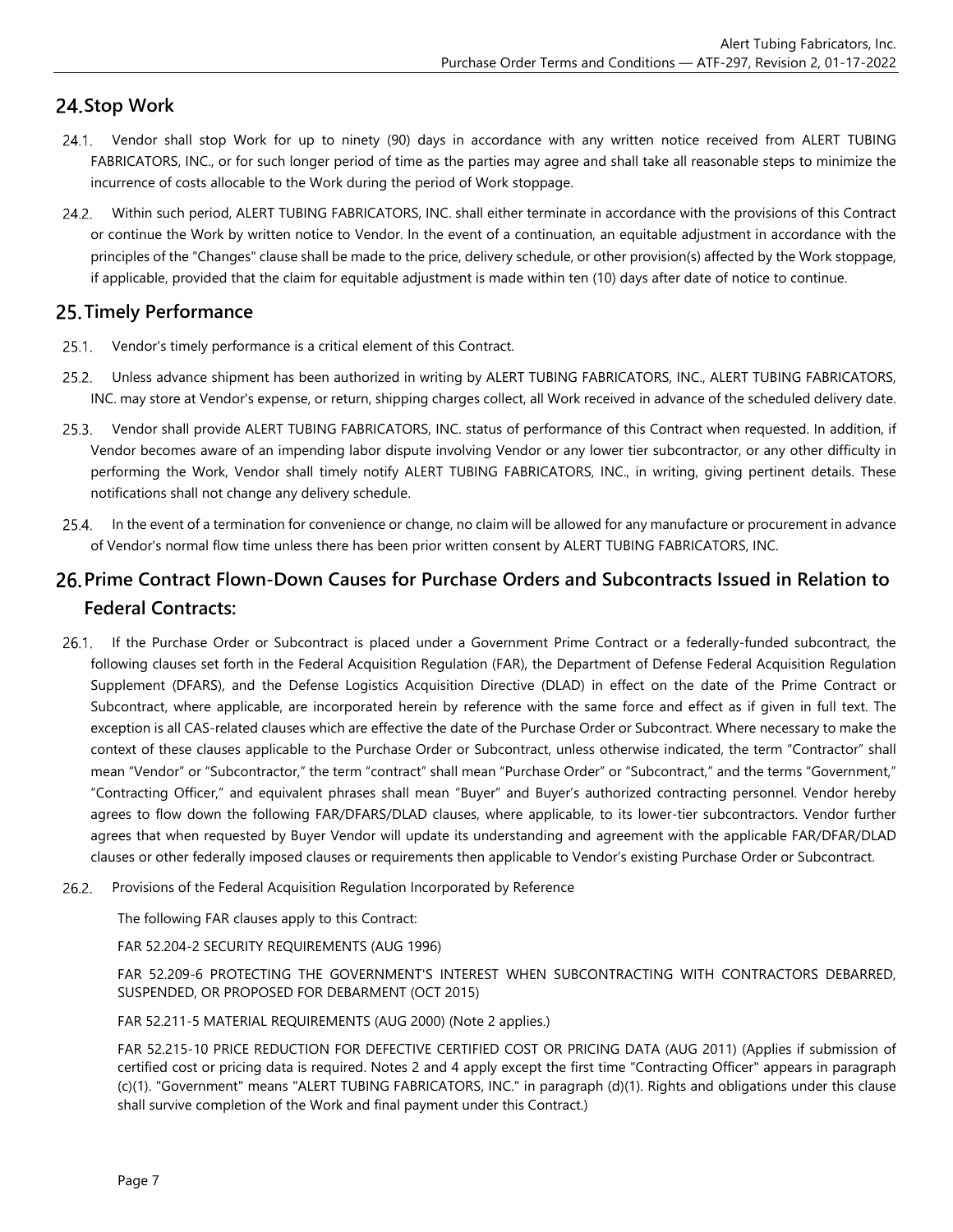FAR 52.215-11 PRICE REDUCTION FOR DEFECTIVE CERTIFIED COST OR PRICING DATA - MODIFICATIONS (AUG 2011) (Applies if submission of certified cost or pricing data is required for modifications. Notes 2 and 4 apply except the first time "Contracting Officer" appears in paragraph (d)(1). "Government" means "ALERT TUBING FABRICATORS, INC." in paragraph (e)(1). Rights and obligations under this clause shall survive completion of the Work and final payment under this Contract.)

FAR 52.215-12 SUBCONTRACTOR CERTIFIED COST OR PRICING DATA (OCT 2010) (Applies if this Contract exceeds the threshold under FAR 15.403 and is not otherwise exempt.)

FAR 52.215-13 SUBCONTRACTOR CERTIFIED COST OR PRICING DATA - MODIFICATIONS (OCT 2010) (Applies if this Contract exceeds the threshold under FAR 15.403 and is not otherwise exempt.)

FAR 52.215-19 NOTIFICATION OF OWNERSHIP CHANGES (OCT 1997) (Applies if this Contract meets the applicability requirements of FAR 15.408(k). Note 5 applies.)

FAR 52.215-20 REQUIREMENTS FOR CERTIFIED COST OR PRICING DATA OR INFORMATION OTHER THAN COST OR PRICING DATA (OCT 2010) (Note 2 applies in paragraph (a)(1).)

FAR 52.215-21 REQUIREMENTS FOR CERTIFIED COST OR PRICING DATA OR INFORMATION OTHER THAN COST OR PRICING DATA - MODIFICATIONS (OCT 2010) (Note 2 applies in paragraphs (a)(1) and (b).)

FAR 52.216-7 ALLOWABLE COST AND PAYMENT (JUN 2013) (Note 1 applies except in except in paragraphs (a)(3) and (b)(1)(ii)(F) where note 3 applies. Note 2 applies except in paragraph (g) where note 7 applies. The blank in paragraph (a)(3) is completed with "the 30th" unless otherwise specified in this Contract. Paragraphs (a)(2), (b)(4), and (d)(4) are deleted. In paragraph (h) "six years" is changed to "5 years." The references to government entities in paragraph (d) are unchanged. Does not apply to labor hour contracts. For time and materials contracts, applies on to the material portion of the contract).

FAR 52.219-8 UTILIZATION OF SMALL BUSINESS CONCERNS (NOV 2016) (Note 8 applies.)

FAR 52.222-21 PROHIBITION OF SEGREGATED FACILITIES (APR 2015) (Note 8 applies.)

FAR 52.222-26 EQUAL OPPORTUNITY (SEP 2016) (Note 8 applies.)

FAR 52.222-35 EQUAL OPPORTUNITY FOR VETERANS (OCT 2015) (Applies if this Contract is for \$150,000 or more. Note 8 applies.)

FAR 52.222-36 AFFIRMATIVE ACTION FOR WORKERS WITH DISABILITIES (JUL 2014) (Applies if this Contract exceeds \$15,000. Note 8 applies.)

FAR 52.222-37 EMPLOYMENT REPORTS ON VETERANS (FEB 2016) (Applies if this Contract is for \$150,000 or more. Note 8 applies.)

FAR 52.222-50 COMBATING TRAFFICKING IN PERSONS (JAN 2019) (Applies to all sub-tiers)

FAR 52.222-54 EMPLOYMENT ELIGIBILITY VERIFICATION (OCT 2015) (Applies if this Contract exceeds \$3,500 except for commercial services that are part of the purchase of a COTS item (or an item that would be a COTS item, but for minor modifications), performed by the COTS provider, and are normally provided for that COTS item. Note 8 applies.)

FAR 52.222-55 MINIMUM WAGES UNDER EXECUTIVE ORDER 13658 (DEC 2015) (Applies if this Contract is subject to the Service Contract Labor Standards statute or the Wage Rate Requirements (Construction) statute, and is to be performed in whole or in part in the United States. "Contracting Officer" means "ALERT TUBING FABRICATORS, INC.")

FAR 52.223-3 HAZARDOUS MATERIAL IDENTIFICATION AND MATERIAL SAFETY DATA (JAN 1997) (Applies if this Contract involves hazardous material. Notes 2 and 3 apply, except for paragraph (f) where Note 4 applies.)

FAR 52.223-7 NOTICE OF RADIOACTIVE MATERIALS (JAN 1997) (Applies to Work containing covered radioactive material. In the blank insert "30". Notes 1 and 2 apply.)

FAR 52.225-1 BUY AMERICAN ACT -- SUPPLIES (MAY 2014) (Applies if the Work contains other than domestic components. Note 2 applies to the first time "Contracting Officer" is mentioned in paragraph (c).)

FAR 52.225-5 TRADE AGREEMENTS (NOV 2013) (Applies if the Work contains other than U.S. made or designated country end products as specified in the clause.)

FAR 52.225-8 DUTY FREE ENTRY (OCT 2010) (Applies if Work will be imported into the Customs Territory of the United States. Note 2 applies.)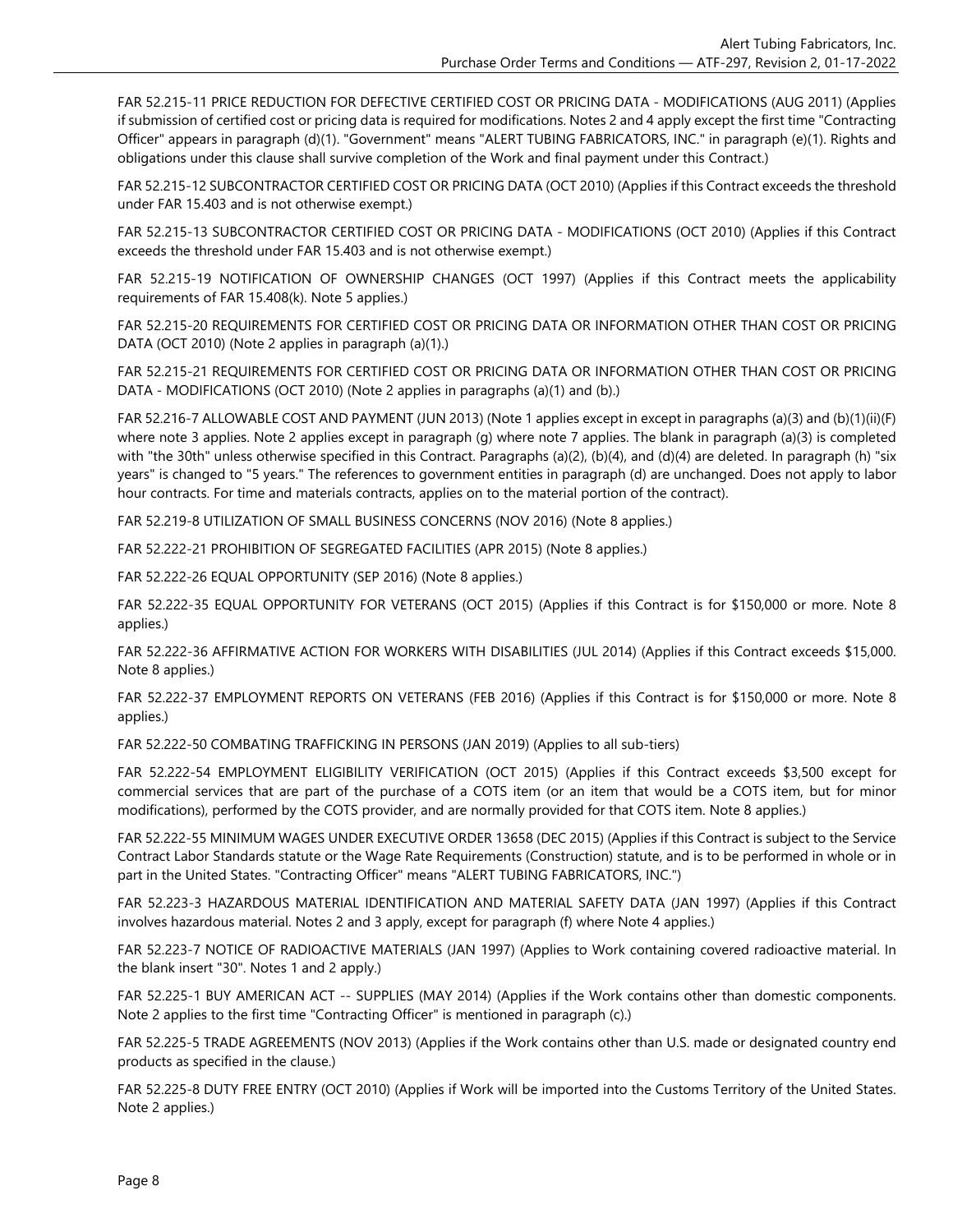FAR 52.225-13 RESTRICTIONS ON CERTAIN FOREIGN PURCHASES (JUN 2008)

FAR 52.232-7 PAYMENTS UNDER TIME-AND-MATERIALS AND LABOR-HOUR CONTRACTS (AUG 2012) (Applies if this is a labor hour or time and materials prime contract. Notes 1 and 2 apply. The third sentence of paragraph (a)(8) is deleted. In paragraph (f) "one year" is changed to "six months," and in paragraph (g)(2) "6 years" is changed to "five years." Paragraphs (c) and (i) are deleted.)

FAR 52.237-2 PROTECTION OF GOVERNMENT BUILDINGS, EQUIPMENT AND VEGETATION (APR 1984) (Applies if Work is performed on a Government installation. Note 2 applies. Note 4 applies to the second time "Government" appears in the clause.)

FAR 52.242-15 STOP-WORK ORDER (AUG 1989) (Notes 1 and 2 apply. Alternate I (APR 1984) applies if this is a costreimbursement contract.)

FAR 52.243-2 CHANGES - COST REIMBURSEMENT (AUG 1987) (Notes 1 and 2 apply. Applies if this is a cost reimbursement contract.)

FAR 52.245-1 GOVERNMENT PROPERTY (APR 2012) (ALT I) (APR 2012) ("Contracting Officer" means "ALERT TUBING FABRICATORS, INC." except in the definition of Property Administrator and in paragraphs (h)(1)(iii) where it is unchanged, and in paragraphs (c) and (h)(4) where it includes ALERT TUBING FABRICATORS, INC. "Government" is unchanged in the phrases "Government property" and "Government furnished property" and where elsewhere used except in paragraph (d)(1) where it means "ALERT TUBING FABRICATORS, INC." and except in paragraphs (d)(2) and (g) where the term includes ALERT TUBING FABRICATORS, INC. The following is added as paragraph (n) "Vendor shall provide to ALERT TUBING FABRICATORS, INC. immediate notice if the Government or other customers (i) revokes its assumption of loss under any direct contracts with Vendor, or (ii) makes a determination that Vendor's property management practices are inadequate, and/or present an undue risk, or that Vendor has failed to take corrective action when required.")

FAR 52.246-3 INSPECTION OF SUPPLIES - COST REIMBURSEMENT (MAY 2001) (Applies if this is a cost reimbursement contract. Note 1 applies, except in paragraphs (b), (c), and (d) where Note 3 applies, and in paragraph (k) where the term is unchanged. In paragraph (e), change "60 days" to "120 days", and in paragraph (f) change "6 months" to "12 months".)

FAR 52.246-5 INSPECTION OF SERVICES - COST REIMBURSEMENT (APR 1984) (Applies if this is a cost reimbursement contract. Note 3 applies in paragraphs (b) and (c). Note 1 applies in paragraphs (d) and (e).)

FAR 52.249-6 TERMINATION (COST-REIMBURSEMENT) (MAY 2004) (Notes 1 and 2 apply. Substitute "90 days" for "120 days" and "90-day" for "120-day" in paragraph (d). Substitute "180 days" for "1 year" in paragraph (f). In paragraph (j) "right of appeal", "timely appeal" and "on an appeal" shall mean the right to proceed under the "Disputes" clause of this Contract. Settlements and payments under this clause may be subject to the approval of the Contracting Officer. Alternate IV (SEP 1996) applies if this is a labor hour or time and materials contract.)

FAR 52.249-14 EXCUSABLE DELAYS (APR 1984) (Note 2 applies except in paragraph (a)(2); Note 1 applies to (c). In (a)(2) delete "either" and "or contractual".)

 $26.3.$ Provisions of the Department of Defense Federal Acquisition Regulation Supplement (DFARS)

The following DFARS clauses apply to this Contract:

DFARS 252.223-7008 PROHIBITION OF HEXAVALENT CHROMIUM (JUN 2013) (Note 2 applies.)

DFARS 252.225-7001 BUY AMERICAN AND BALANCE OF PAYMENTS PROGRAM (DEC 2016) (Applies if the Work contains other than domestic components. Applies in lieu of FAR 52.225-1.)

DFARS 252.225-7007 PROHIBITION ON ACQUISITION OF UNITED STATES MUNITIONS LIST ITEMS FROM

COMMUNIST CHINESE MILITARY COMPANIES (SEP 2006) (Applies if Vendor is supplying items on the U.S.

Munitions list.)

DFARS 252.225-7009 RESTRICTION ON ACQUISITION OF CERTAIN ARTICLES CONTAINING SPECIALTY METALS

(OCT 2014) (Applies if the Work to be furnished contains specialty metals. Paragraph (d) is deleted.)

DFARS 252.225-7012 PREFERENCE FOR CERTAIN DOMESTIC COMMODITIES (DEC 2016)

DFARS 252.227-7037 VALIDATION OF RESTRICTIVE MARKINGS ON TECHNICAL DATA (SEP 2016)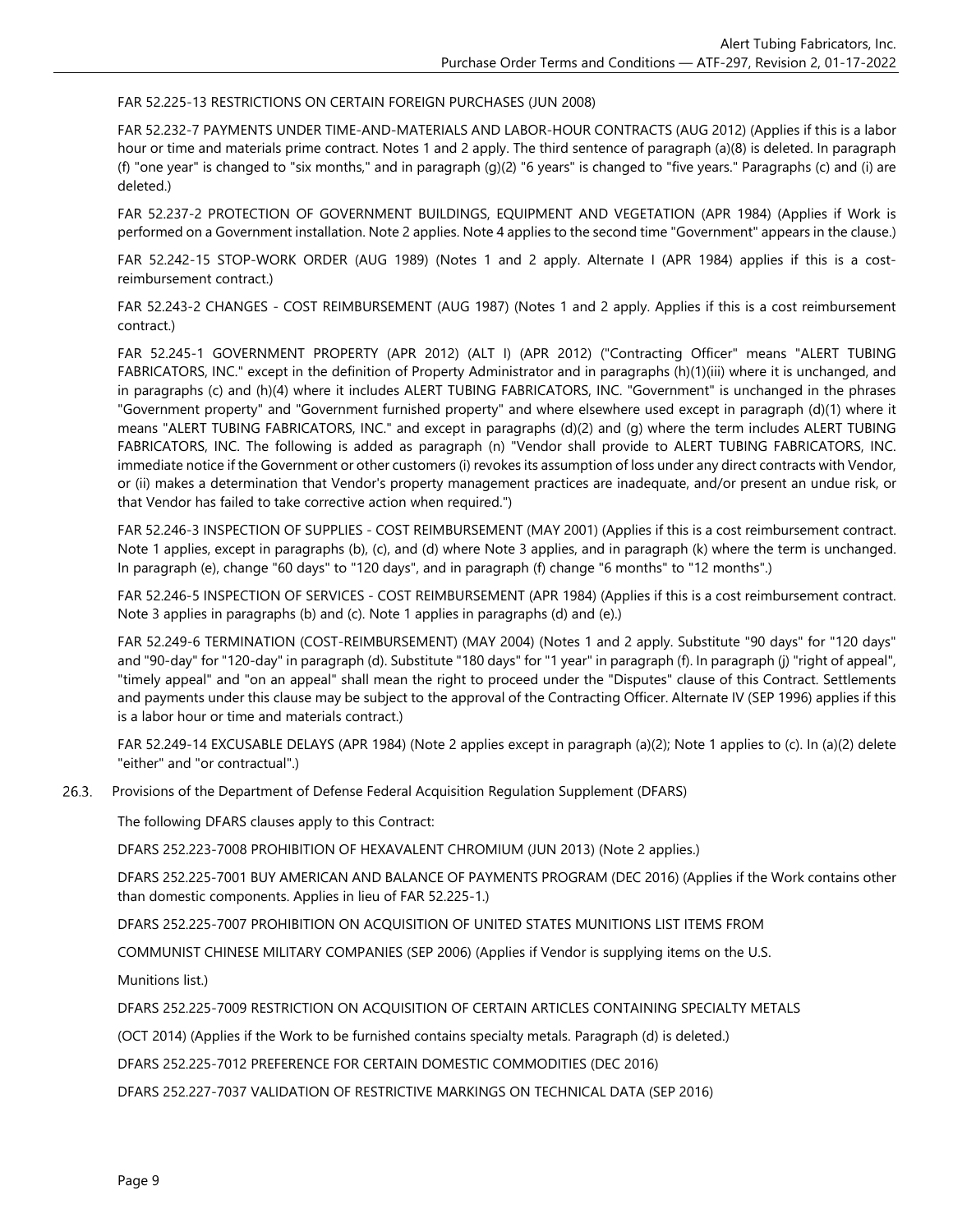DFARS 252.246-7003 NOTIFICATION OF POTENTIAL SAFETY ISSUES (JUN 2013) (Applies if this Contract is for (i) parts identified as critical safety items; (ii) systems and subsystems, assemblies, and subassemblies integral to a system; or (iii) repair, maintenance, logistics support, or overhaul services for systems and subsystems,

assemblies, subassemblies, and parts integral to a system. Vendor shall provide notifications to ALERT TUBING FABRICATORS, INC. and the contracting officer identified to Vendor.)

DFARS 252.246-7007 CONTRACTOR COUNTERFEIT ELECTRONIC PART DETECTION AND AVOIDANCE SYSTEM (AUG 2016) (Paragraphs (a) through (e) apply. In paragraph (c)(2) Note 3 applies. In paragraph (c)(6) Note 6 applies.)

DFARS 252.247-7023 TRANSPORTATION OF SUPPLIES BY SEA - BASIC (APR 2014) (Applies in lieu of FAR 52.24764 in all Contracts for ocean transportation of supplies. In the first sentence of paragraph (g), insert a period after "Contractor" and delete the balance of the sentence. Paragraph (f) and (g) shall not apply if this Contract is at or below \$150,000. Notes 1 and 2 apply to paragraph (g).)

DFARS 252.247-7024 NOTIFICATION OF TRANSPORTATION OF SUPPLIES BY SEA (MAR 2000) (Notes 1 and 2

apply.)

#### **Warranty of Services and Construction**

Vendor warrants that all Work performed pursuant to a Purchase Order shall be: (a) in accordance with all requirements of the  $27.1.$ Purchase Order; (b) free from defects in workmanship; (c) free from errors and omissions in design or engineering; (d) conducted in a manner consistent with the level of care and skill ordinarily exercised by professionals performing services of a nature similar to the Work, taking into account standards, state of the art, and Laws existing at the time the Work is performed; and (e) upon passage of title to Buyer, either by incorporation in the construction or upon Buyer's receipt of payment, whichever occurs first, free and clear of all liens, claims, security interests, or encumbrances. Vendor shall be deemed to have examined the site of the Work application to the Purchase Order and to have secured full knowledge of all conditions under which the Work is to be performed. The foregoing warranties shall survive inspection, acceptance, and payment of and for the Work. Vendor shall, without additional compensation, correct, or revise any errors or deficiencies in the Work that are discovered within twelve months of final completion of the Work. If such deficiencies are not corrected in a timely manner, Buyer may cause the same to be corrected and deducted such corrective action costs incurred from monies otherwise due to Vendor. Vendor shall be liable for any such excess costs and shall reimburse Buyer within thirty (30) days of receipt of invoice. This warranty and corrective action shall be in addition to any warranty or guarantee specified elsewhere in these Terms and Conditions of Purchase or the Purchase Order and shall not limit the application of any other warranty or remedy available under law.

## **Trade Control Compliance**

- $28.1.$ The Parties shall comply with all export and import laws, regulations, decrees, orders, and policies of the United States Government and the Government of any country in which the Parties conduct business pursuant to this Contract, including but not limited to the Export Administration Regulations ("EAR") of the U.S. Department of Commerce, the International Traffic in Arms Regulations ("ITAR") of the U.S. Department of State, the U.S. Customs & Border Protection Regulations, the Harmonized Tariff Schedule, and the antiboycott and embargo regulations and guidelines as set forth in the EAR and in the U.S. Department of the Treasury, Office of Foreign Assets Control (collectively, "Trade Control Laws").
- Vendor shall control the disclosure of, and access to, controlled items or technical data provided by Buyer related to performance  $28.2.$ of this Contract in compliance with all applicable Trade Control Laws. Vendor shall not transfer (to include transfer to foreign persons employed by or associated with, or under contract to Vendor, or Vendor's sub-tier Vendors or Vendor's non-U.S. subsidiaries) any export-controlled item, data or services, without providing advance notice to Buyer and obtaining the requisite export and/or import authority.
- Subject to applicable Trade Control Laws, Vendor shall provide Buyer with the export control classification of any commodity or  $28.3.$ technology including software.